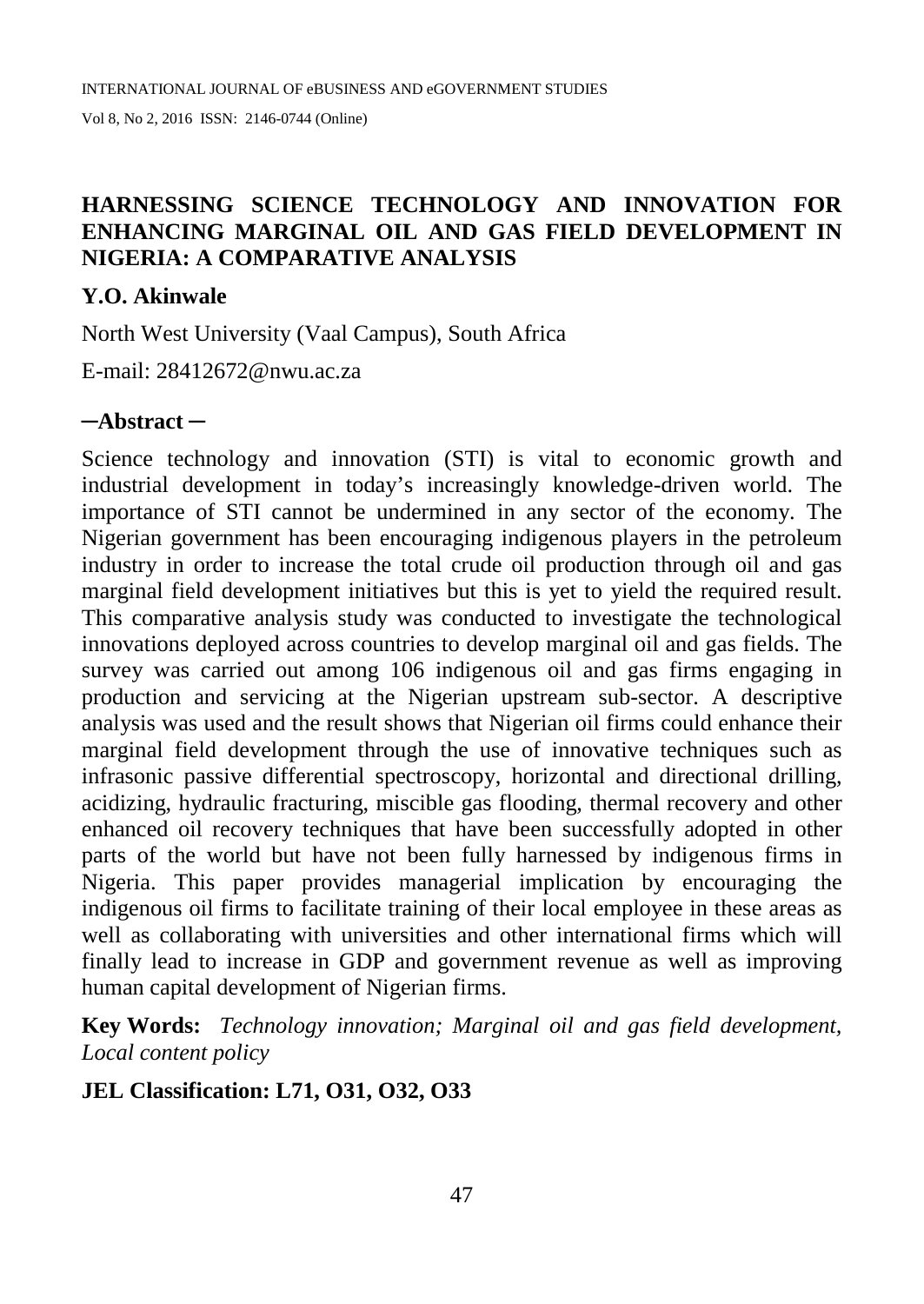### **1. INTRODUCTION**

Since the discovery of crude oil in commercial quantity and a rise in crude oil price in the 1970s, oil became a major foreign exchange earner and contributor to GDP relegating other sectors of the Nigerian economy especially agriculture and manufacturing to the background. The contribution of oil and gas sub-sector continuously rose from 0.4% of GDP in 1960 to 11%, 21.4%, and 37.5% in 1970, 1980 and 1990 respectively owing to the increase in global oil price and continuous discovery of oil wells in Nigeria (Central Bank of Nigeria, 2016). Its contribution to GDP dropped to 32.5% in 2000 and continues to reduce till date to approximately 12% of GDP. Even the relatively high contribution of oil sector to the industrial sector contribution is driven largely by crude production and not by the associated 'core industrial' components like refining and petrochemicals. Although the oil and gas subsector, despite its general decline in the economy, still account for more than 90% of the country's foreign exchange earnings and above 70% of the revenue collected federally by the Nigerian government (CBN, 2016). This downward trend to GDP contribution may be attributed to socioeconomic and technological factors affecting the oil companies to explore oil and gas field. Socio-economic factors in terms of pipeline vandalism, social unrests, fiscal regime and oil price volatility among others which affect oil field development and technological factors in terms of the nature of technology and innovation used, strategies and machinery adopted among others.

In order to improve the downward performance of the oil and gas sector, the federal government of Nigeria in 2003 handed over the operation of some marginal fields, which had been left unattended to for a period of not less than ten years, to 31 Nigerian companies hoping that this will improve the local participation and overall exploration and production of oil and gas activities. Despite this government action, the success of the local players is still insignificant as many of them are yet to make appreciable progress with their concessions which is not moving in tandem with the desired pace for the local content development (Adetoba, 2012). There is no much information on the role that science, technology and innovation (STI) plays towards the development of marginal oil and gas fields among the indigenous firms in Nigeria. Meanwhile, STI is germane to growth and industrial development in today's increasingly knowledge-driven world. This presents what emerged as a "knowledge-based economy" which highlighted the importance of technological innovation and its underlying R&D activities as the engine of growth (Siyanbola, 2014). STI has to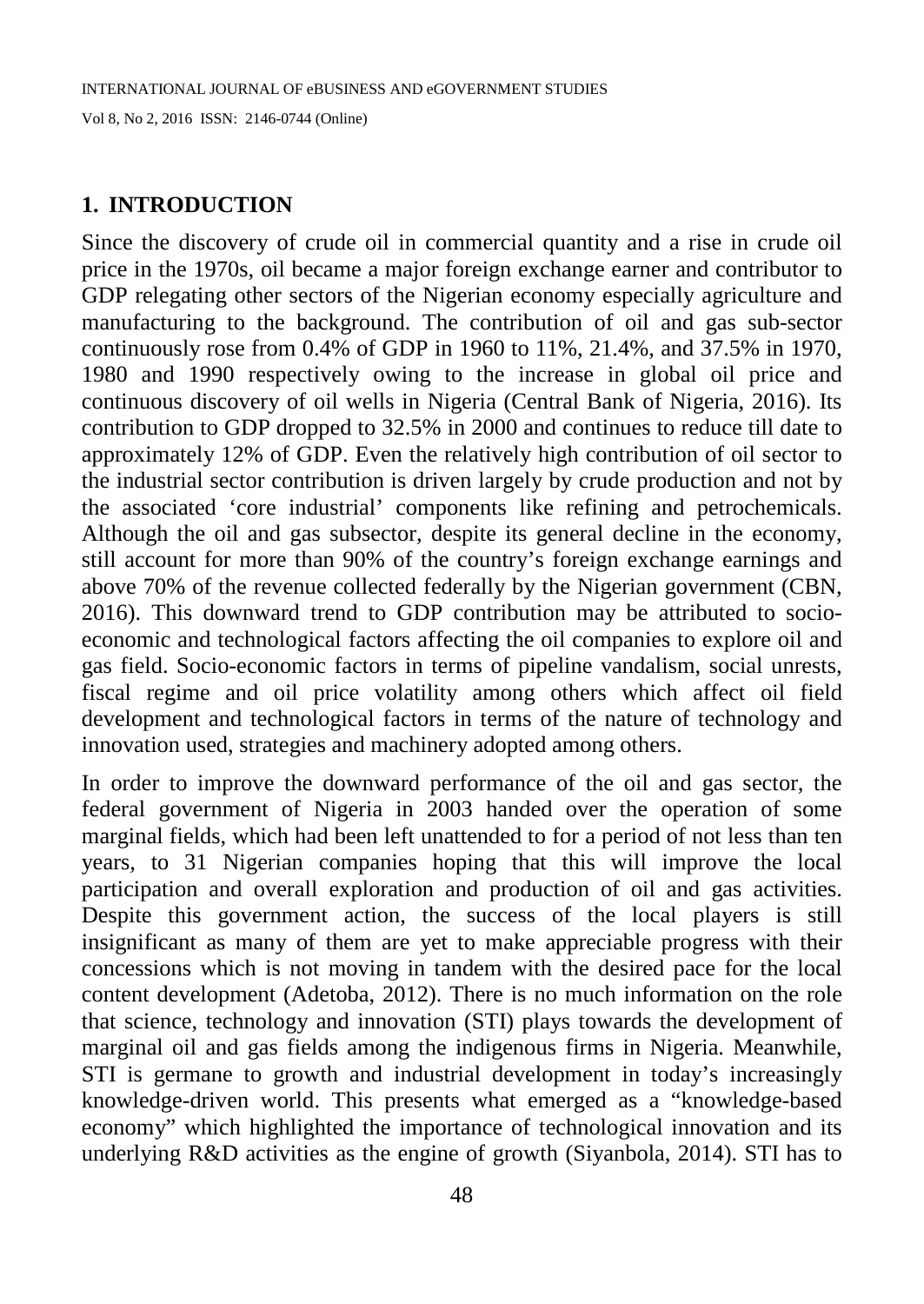do with the implementation of actions enabled by the new knowledge. It is the capacity and practices of an organization to use its acquired and transformed knowledge to refine, build on and leverage on existing learning competencies (Zahra and George, 2012). This implies that for any nation or organisation to compete favourably, such a nation or organisation must be able to continuously innovate which requires building new competencies, new capabilities and new knowledge (Akinwale et al, 2012).

This study therefore carried out a comparative analysis by assessing the nature of technology use by firms in other part of the country vis-à-vis Nigerian indigenous firms in boosting recoverable reserves in the marginal oil and gas fields so as to increase the country's GDP and revenue as well as human capital development. This paper is divided into 5 sections. Section 1 introduces the paper; section 2 discusses STI in the oil and gas field development; section 3 examines selected countries cases; sections 4 and 5 provide methodology and result discussion respectively and section 6 concludes the paper.

# **2. STI IN THE OIL AND GAS FIELD DEVELOPMENT**

As oil and gas gets harder to find and extract, the costs of extraction escalate, and this drives innovation making the process more efficient and cost-effective (Rajan, 2011). The drive for these technological innovations is associated with the increasing challenges of locating, accessing, and exploiting hydrocarbon reserves especially marginal fields. The emerging new STIs offer the opportunity to reduce costs and improve the economics of marginal field development. The main concern for the marginal field operators is to manage or reduce the new technology deployment risk to an acceptable level, so that the use of such technologies could be justified (Chitwood et al., 2004). It is believed that as more of these technologies become industry practice or field qualified, the significant economic improvements emanating from the field facility should make many of today's marginal fields viable to develop. Specifically to oil and gas field development, innovation relates to anything that extends the ability to access resources that are harder to reach, or to do so more efficiently, effectively, cleanly, and safely (Rajan, 2011). Some of these technologies are discussed in this section.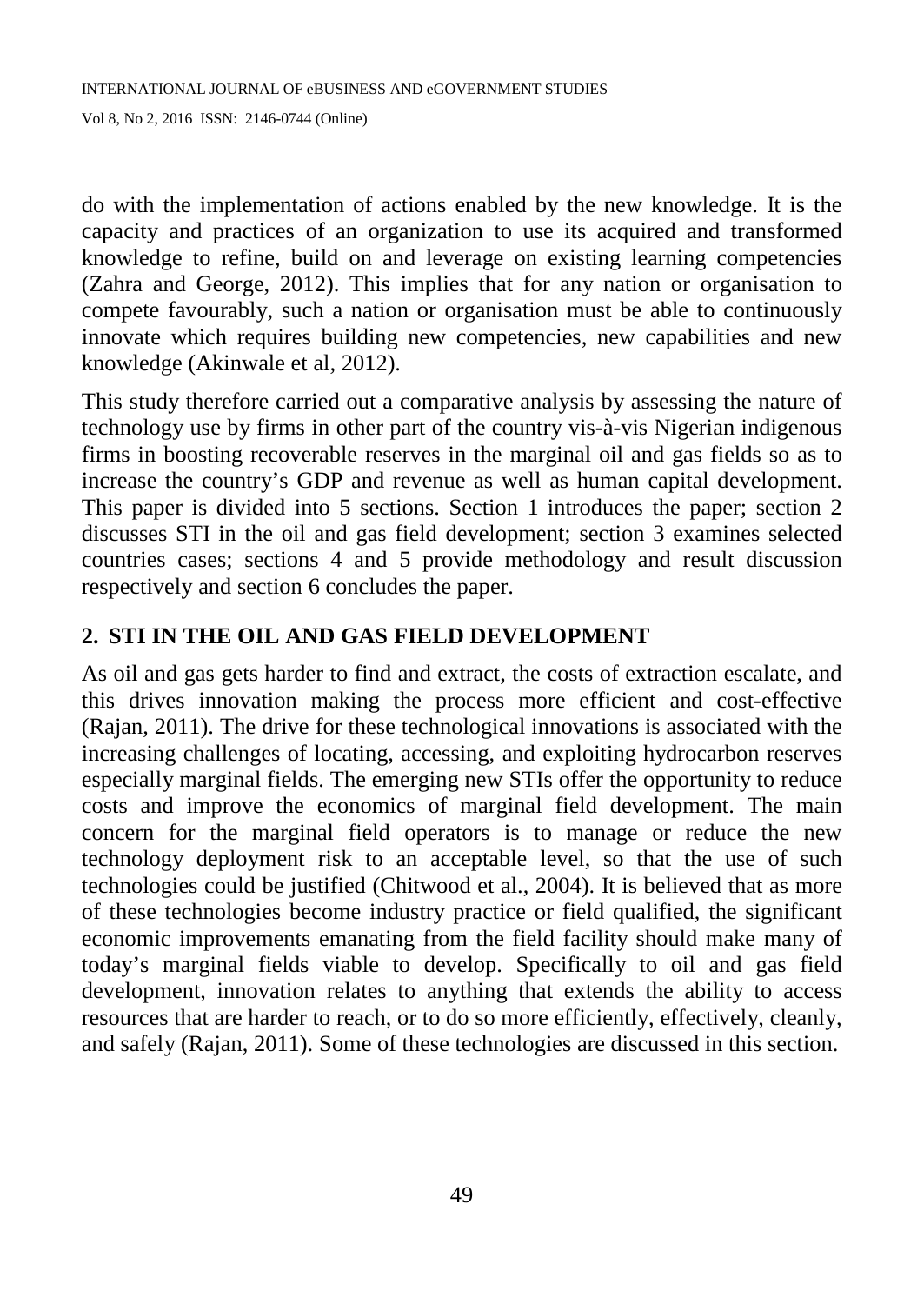# **2.1 Exploration Technologies**

Seismic technology has been used by the oil and gas companies to discover the rock where hydrocarbons can be found. Seismic technology uses sound waves to reveal what lies deep in the ground. There have been many geophysical and geochemical technologies such as magnetic geophysical methods, gravitational, passive, magnetic, electric, sonic, and radioactive processes, aerial and satellite remote sensing (LANDSAT), 2-D,3-D and 4-D among others which are used to conduct detailed evaluations of the nature and distribution of rock units as well as frequency, orientation, and geological history of folds or faults that could act as traps for the migrating hydrocarbons(Devold, 2013).

# **2.2 Drilling and Reservoir Technologies**

Once the exploration effort has successfully discovered petroleum within an acceptable range of reserve potential, the next thing to do is to drill for oil and gas in a manner yielding an acceptable economic return on total cash expenditures required over the life of the project (Speight, 2009). The types of drilling usually used for marginal field exploitation include horizontal drilling, directional drilling, slant drilling, rotary drilling, electro and turbo drilling (Economides, Hill and Ehlig-Economides, 1994).

## **2.3 Well Completion**

After a well has been drilled, then such well must be completed before production starts from it. This is a process of equipping a well for development. The process of completion is not the same for all wells. It depends on factors such as the size and shape of the oil reservoir, the surroundings of the reservoir, and the kinds of rocks and oil the reservoir contains (NEED report, 2011). Well completion comprises certain processes such as well casing, tubing, cementing and completion.

## **2.4 Production Technique**

Production starts fully after the whole process of well completion must have been concluded. Ordinarily, oil and gas are extracted using natural drive which means there is enough pressure in the well to move the oil and gas and no pumping is needed. Wells with natural drive have Christmas trees above ground (Hanrahan and Chitwood, 2005). A Christmas tree in the oil and gas industry is a series of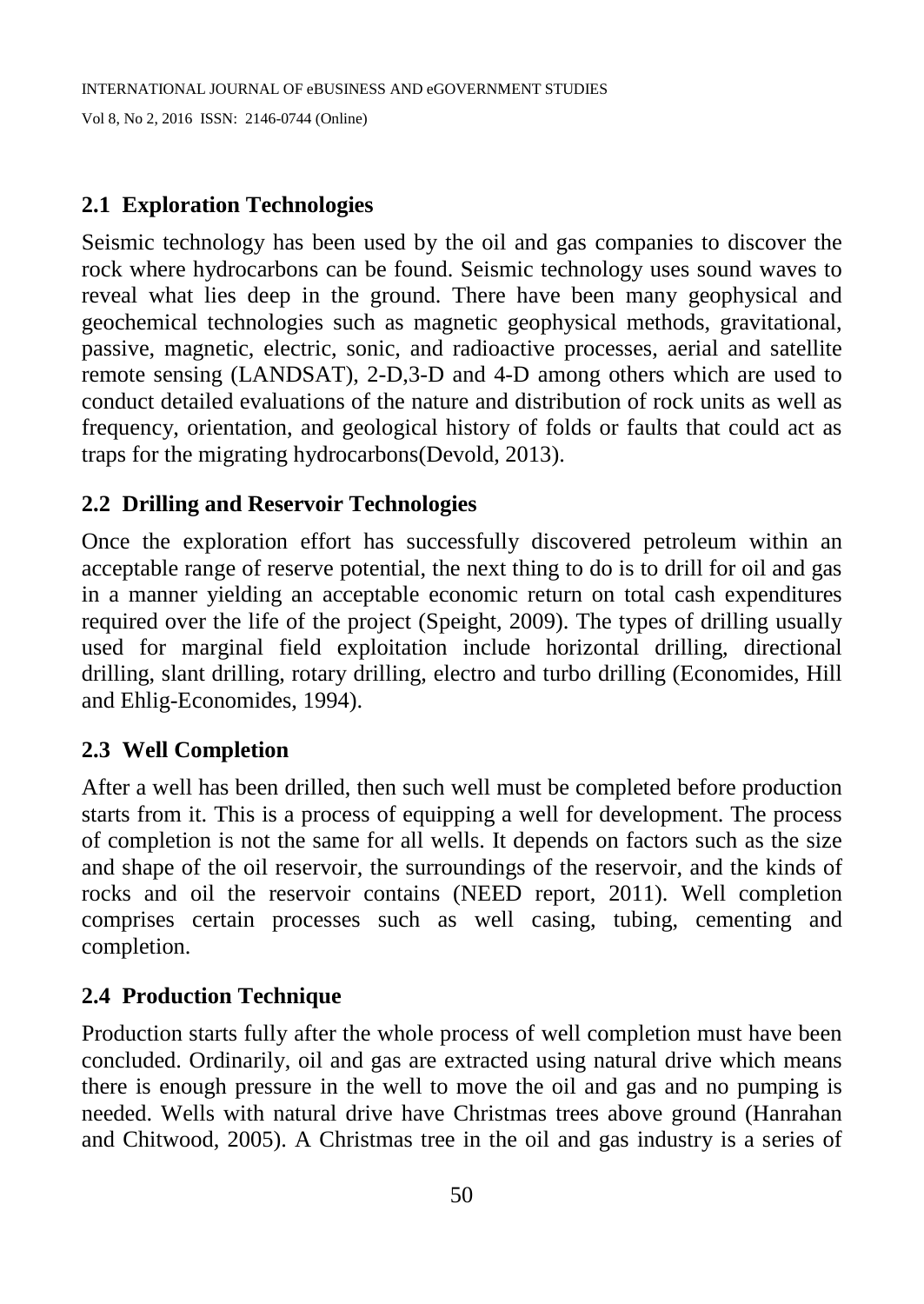valves and gauges used to measure and control the flow and pressure of the well. However, there are wells that do not have enough natural drive to move oil and gas out of the Earth. They must use pumps to lift the oil to the surface. The most common artificial lift system is sucker rod pumps. In a well that has a lot of pressure, a blowout preventer (BOP) is used to avoid explosions and monitors to ensure the well is operating correctly and a set of controls that react to any unexpected pressure change. Electrical submerged pump (ESP) is a modern method which involves inserting the whole pumping mechanism into the well.

Acidizing and fracturing are methods of increasing the output of a well by pumping acid directly into a producing reservoir to open flow channels through the reaction of chemicals and minerals and forces pen the underground channel (Kraus, 2011). Nitrogen may be added to the fluid to stimulate expansion.

# **2.5 Recovery Technique**

These recovery techniques are essentially designed to recover oil commonly described as marginal (Ahmed, 2006). The Figure 1 below shows the techniques/methods for oil and gas recovery.

## **(i) Primary recovery (natural) method**

This is the process of producing a reservoir by means of its natural pressure. In other word, it refers to the process in which the petroleum in the reservoir trap is forced to the surface by the natural pressure contained in the trap. Thus, primary recovery techniques usually account for less than 30% of the total volume of petroleum recovered (Tunio *et. al* 2011).

#### **(ii) Secondary recovery**

This is a recovery method which is applied when the oil well has reached a point in its lifetime which the natural pressure of the well is insufficient to force the oil to the surface. This secondary technique mainly increases the reservoir's pressure by water injection (otherwise called *waterflood)* and gas injection *(*otherwise called *gasflood* (Speight, 2000). The application of secondary recovery can make ultimate recovery reach up to 40% (Speight, 2009).

#### **(iii) Tertiary (enhanced) recovery**

This technique is also refer to as enhanced oil recovery (EOR) technique which may actually be used at any point in the life of a field (even from the beginning in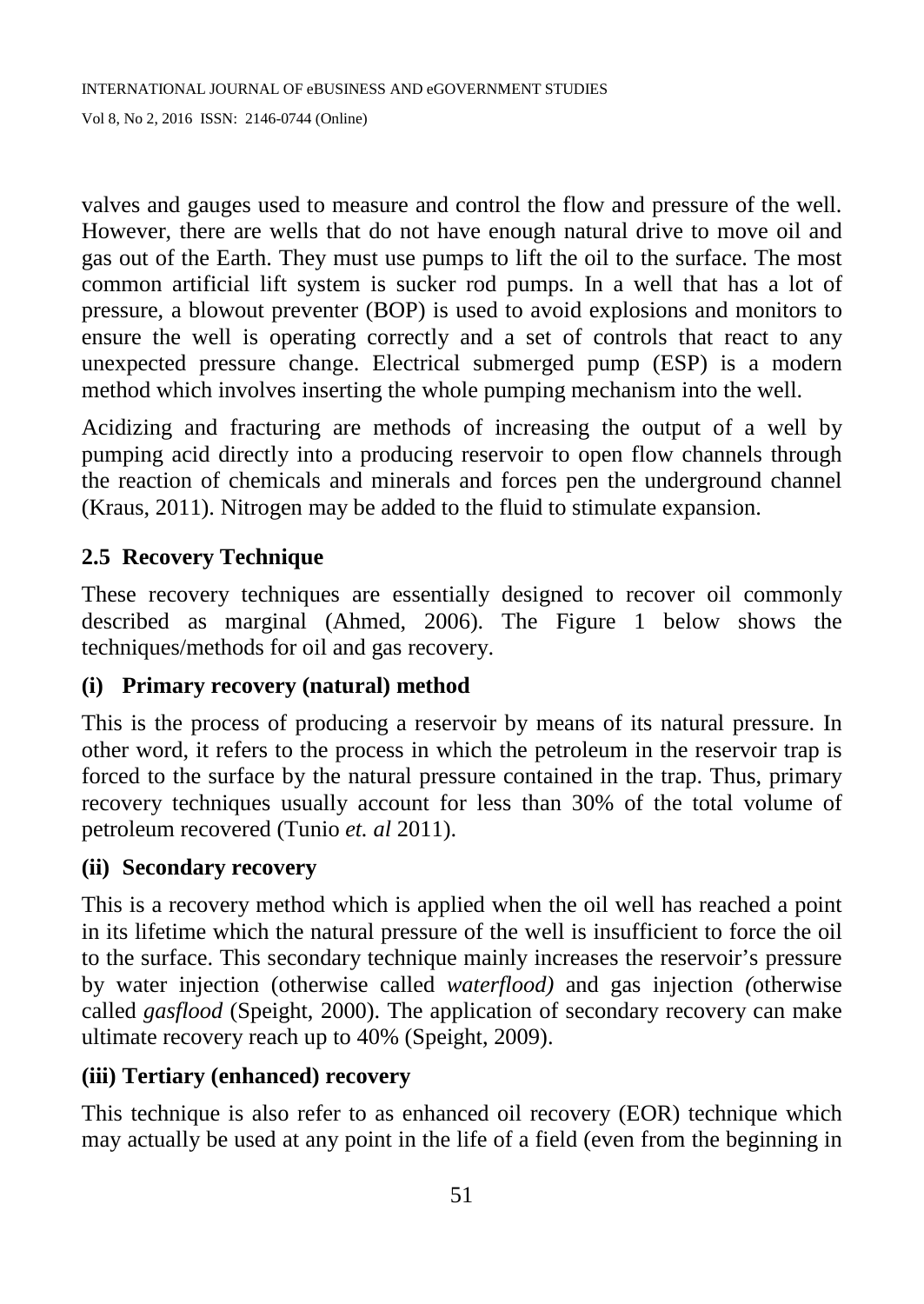some reservoirs), relies on the reduction of surface tension or viscosity to encourage the flow of oil trapped in the rock (Shell Global Solution, 2012). Some of these technologies are highly advanced and expensive. It involves injecting steam, detergents, solvents, bacteria or bacterial nutrient solutions into the remaining oil (Speight, 2009; Tunio *et. al;* 2011). These methods focused on recovering the remaining oil from a reservoir that has been depleted of energy during the application of primary and secondary recovery methods.



**Figure-1: Techniques and Methods for Oil and Gas Recovery**

# **3 SELECTED COUNTRIES CASE STUDY ON MARGINAL FIELD TECHNOLOGIES**

# **3.1 Bantumilli Marginal Fields in India**

Bantumilli field is located in the eastern coast of India in the Krishna–Godavari basin (KG basin). The reservoirs, however, are thin, sporadic, and cannot be discerned in the seismic sections (Rode et al., 2010). As a consequence, mapping

*Source: Speight, 2009*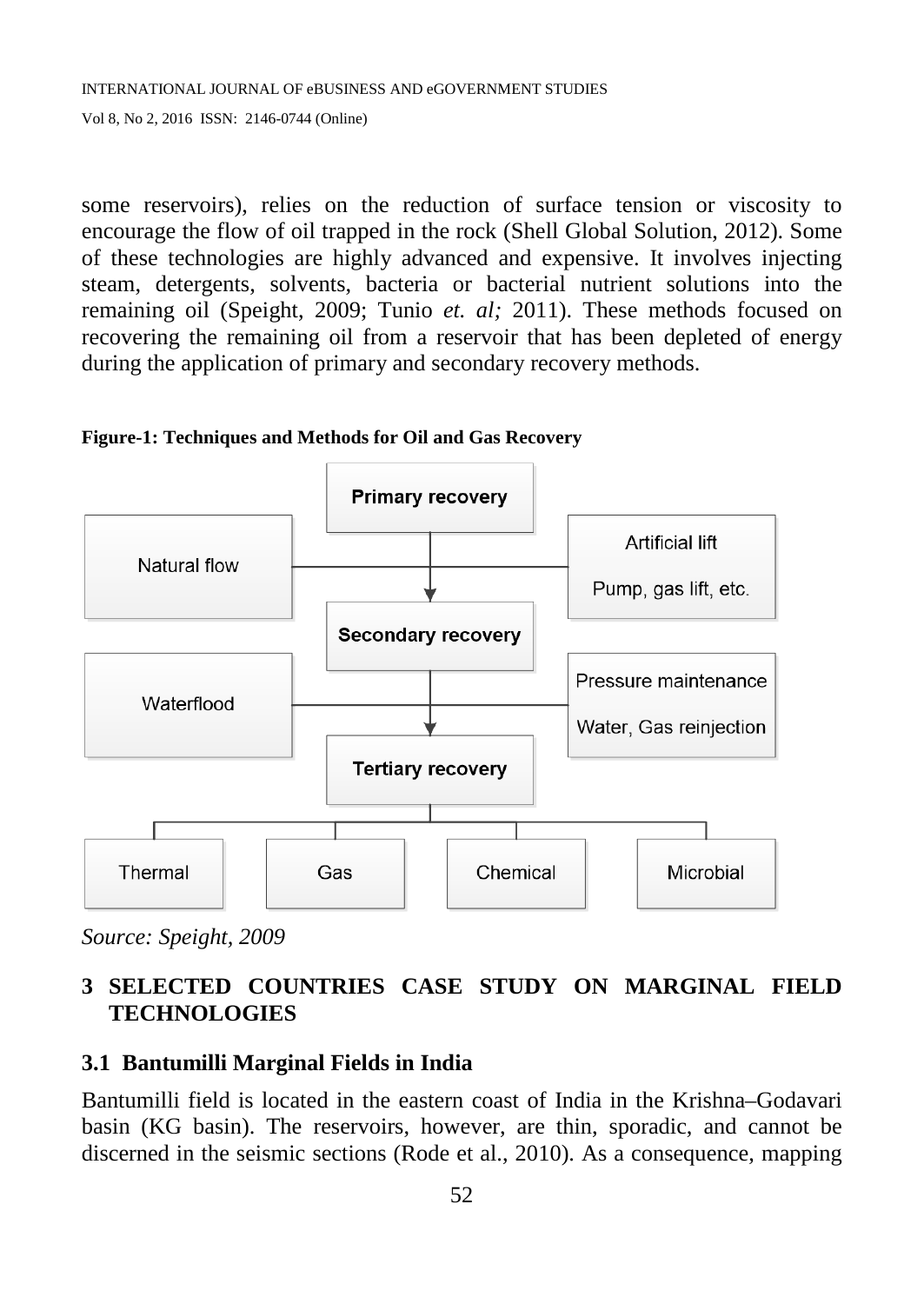of the reservoirs is riddled with uncertainties. The seismic and electrolog analysis did not help in deciphering the spread of the hydrocarbon containing reservoirs. At this point the operator of the Bantumilli field adopted the non-conventional method of Infrasonic Passive Differential Spectroscopy (IPDS) to characterize the oil bearing area, estimate the reserves, and identify the locations for drilling (Rode et al., 2010).

## **3.2 A Shale-gas Reservoir in British Columbia, Canada**

More recently, horizontal drilling with multistage fracturing technologies have been applied to new and mature oil fields. Determining the fracture spacing to use along a horizontal wellbore is critical for economic optimization of these assets. For the shale-gas reservoir in British Columbia, a combination of reservoir and fracturing simulation was applied which made many nonviable fields become viable (Taylor *et al;* 2010).

# **3.3 Offshore Field Development Plan from Steel Structures to Artificial Island in Abu Dhabi, United Arab Emirates (UAE)**

The field is 84 km offshore Abu Dhabi, UAE. It was discovered in the early 1960s and covers approximately  $1200 \text{ km}^2$  (Modavi, 2011). The increasing complexity and cost of such an expansion motivated a major change of the development plan through construction of artificial islands and the use of extended-reach and longhorizontal completions. The artificial-island concept was introduced as drilling and production centres for the subject field as an alternative to continued development with well head platform towers (WHPTs).

## **3.4 Al-Huwaisah and Harweel Reservoirs in Oman**

The Al-Huwaisah field was discovered in 1969 with first production in 1971. The field is a northeast/southwest elongated dome and produces mainly from the Cretaceous Upper Shuaibah formation at a depth of approximately 1450 m subsea (1520 m true vertical depth). Although, after 30 years of production, the field has witnessed major declined in production rate but various technologies have been used to improve the oil recovery from the field. Some of the methods used include both vertical and horizontal technologies with various combinations of gas lift or electrical-submersible-pump (ESP) completions in barefoot or lined reservoir sections (Al-Mugheiry, 2003).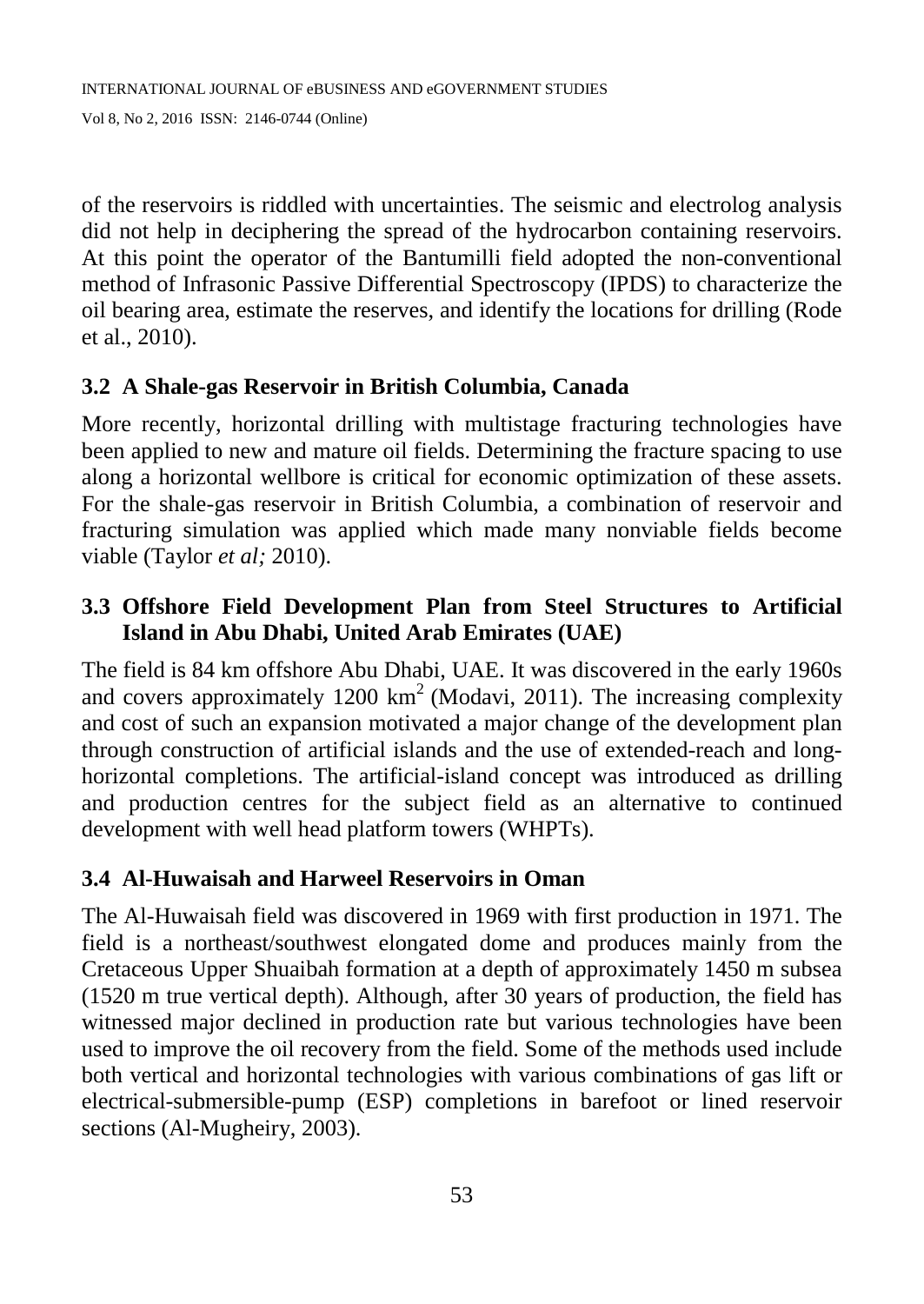Also, miscible gas injection has also been used at the Harweel cluster of fields in Oman which are characterised by approximately 100 m thick carbonate stringers. This has increased the production rate from the oil and gas well. Miscible gas flooding is a particularly effective way of maintaining reservoir pressure and raising oil production rates. The gas essentially acts as a solvent for the oil: the resultant solution has reduced viscosity and hence better flow characteristics.

## **4 METHODOLOGY OF THE STUDY**

The study was carried out in the South-South Zone of Nigeria due to the predominance of oil and gas production in the Zone. This data was obtained in 2015 through a survey using a questionnaire similar to that of Community Innovation Survey (CIS) 4. The CIS questionnaire draws on a long tradition of research on innovation. The CIS is primarily focused on investigation of the innovative phenomenon at the firm-level (Organisation for Economic Cooperation and Development (OECD), 2005).

The survey adopted multistage sampling technique in the selection of the respondents. Random sampling was used to choose 150 indigenous oil and gas firms that engage in the production and servicing at the upstream subsector in the Nigeria petroleum industry. Afterwards, purposive sampling was used to select the head of human resources department and/or head of technical department depending on who has the best information in the firm to fill the questionnaire. The questionnaire was used to elicit information on profile and activities of the firm, the knowledge stock, nature of technology and equipment used among others. At the end of the survey, 106 firms returned valid questionnaires representing a response rate of about 71%. Qualitative analysis was adopted because there are very few publications on this topic in Nigeria, and such technique is adjudged appropriate in such situation (Myers, 2009).

## **5 DISCUSSION**

#### **5.1 Descriptive Analysis**

Table 1 shows that 63% of the sampled firms introduced a new or significantly improved product and 72% of them introduced a new or significantly improved process for the production of marginal fields. This implies that oil firms engage more on process innovation than product innovation in the production of marginal fields in Nigeria. The innovation as mentioned here is not necessarily referred to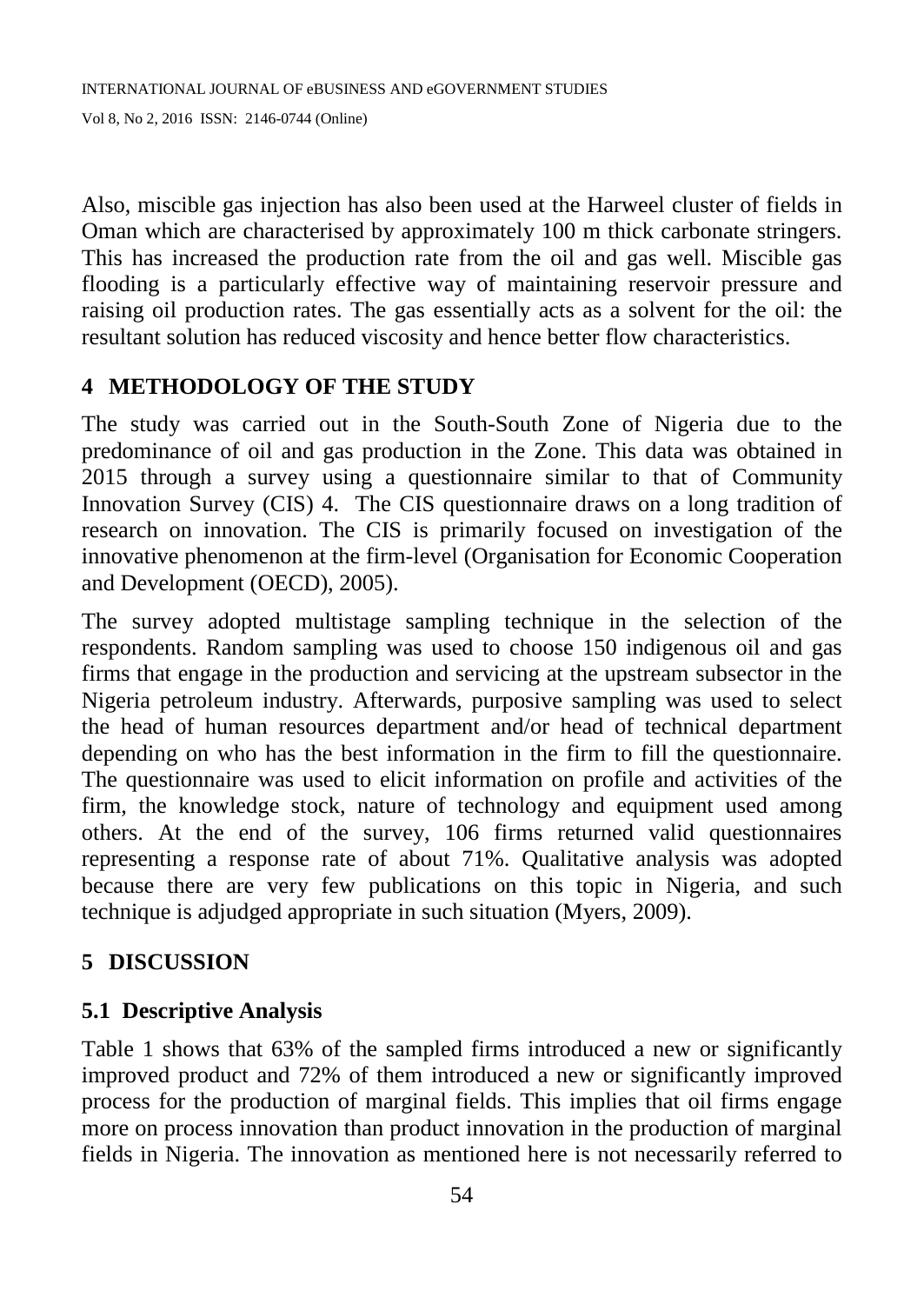as a radical innovation, but rather technological innovations which are new to the firms. Furthermore, it was enquired from the firms on the extent at which introducing technology innovation has improved their marginal field production. While 51% of the firms ranked the extent at which technology innovation improved their marginal field production at medium level, 33% ranked it at high level while 16% ranked it low. This reveals that majority of the firms accepted that the technology innovation introduced actually improved the marginal field production.

**Table 1: Technology Innovation among the Nigeria's Indigenous Oil Firms**

| <b>Firms characteristics</b>                                                      | % of firms |
|-----------------------------------------------------------------------------------|------------|
| The firm introduced a new or significantly improved product (either a             | 63         |
| good or a service) during the referenced period.                                  |            |
| The firm introduced a new or significantly improved processes for the             | 72         |
| production or supply of its products                                              |            |
| Extent at which introduction of technological innovation improve field production |            |
| Not at all                                                                        | -          |
| Low                                                                               | 16         |
| Medium                                                                            | 51         |
| High                                                                              | 33         |

## **5.2 Technology Innovation Engagements of Oil Firms in Marginal Field Production**

This sub-section shows various technologies and equipment used by the Nigerian indigenous oil and gas firms at different phases of oil and gas field development namely: exploration and seismic phase, drilling phase, production phase and recovery phase. This is captured through the multiple responses from the Engineers and Scientists in these firms.

Figure 2 reveals the engagements of the Nigerian oil firms at the exploration and seismic phase. The figure shows that all (100%) the respondents in this category claimed to be using 2-D technology in their firms followed by 92.9%, 87.1%, 61.6% and 52.9% of the respondents who claimed to be using 3-D technology, radioactive process, aerial and satellite remote sensing (LANDSAT), and 4-D technology respectively. While the use of magnetic and electrical method was perceived to be low (37.6%), the application of infrasonic passive differential spectroscopy (IPDS) was the least (30.6%) method used by the Nigerian indigenous oil firms in marginal field production.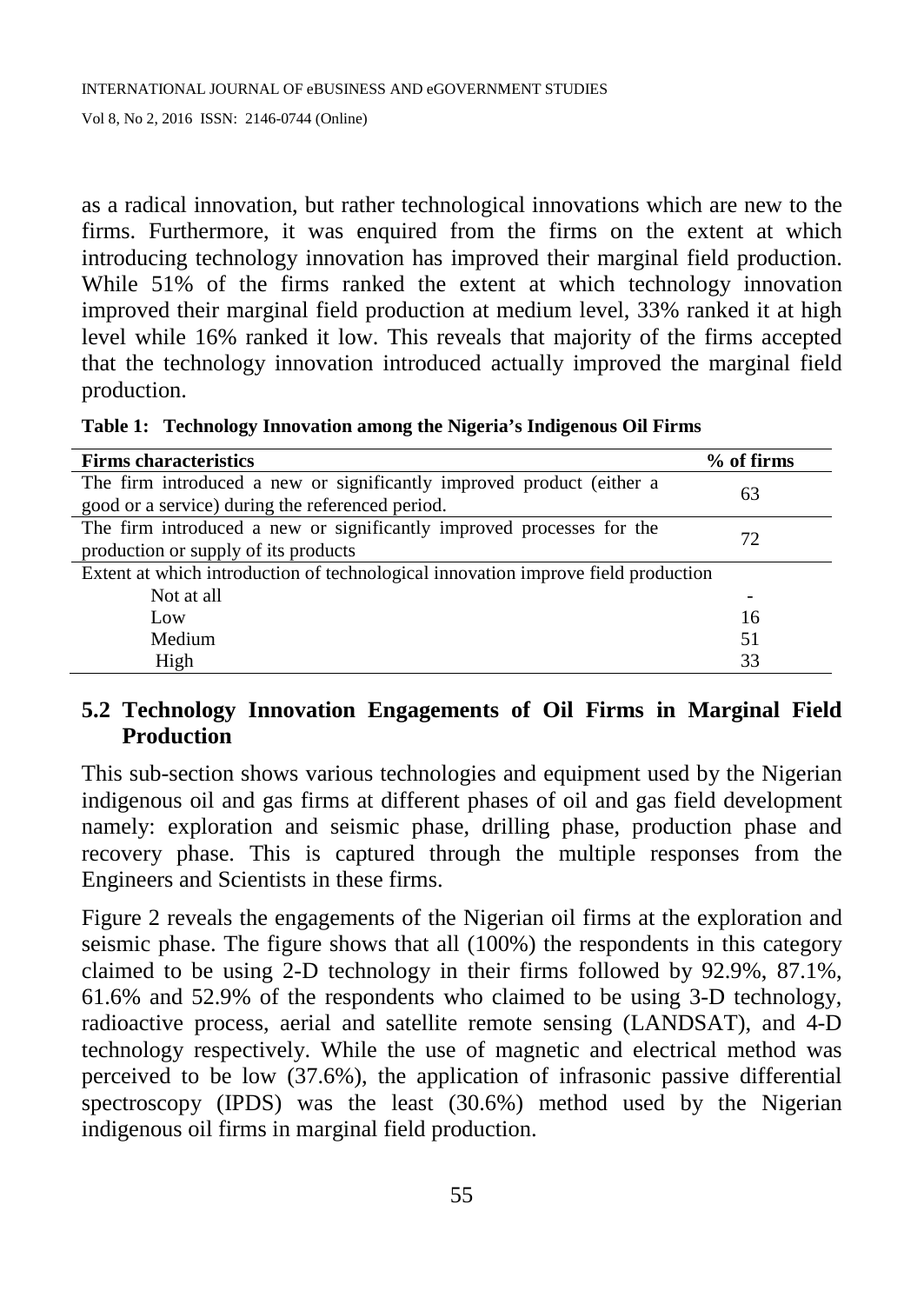

**Figure 2: STI engagements at the exploration and seismic phase**

However, some studies (Rode et al., 2010; Mukherjee, 2009) have shown how IPDS has successfully been used to develop some marginal fields such as Bantumilli oil fields in India. Figure 3 reveals the STI engagements of the indigenous oil firms at the drilling phase. Drill bits (96.5%), drilling rig (95.3%), vertical drilling (93%), fixed platform (85.9%), submersible (85.9%), drill ship (83.5%), mud (81.4%), drilling barges and jackup rigs (81.2%), floating production storage and offloading (FPSO) (67.1%) characterised the major technologies and equipment that the indigenous oil firms' respondents claimed to be using at the drilling phase. While 44.2% and 43% of the respondents claimed to be using electro and turbo drilling and horizontal drilling respectively, the least (34.1%) of the respondents claimed to engage in directional drilling.

According to Al-mugheiry (2003), many marginal oil fields, such as Al-Huwaisah field in Oman, which were ordinarily not viable have been exploited and made viable through horizontal and directional drilling technologies. Devold (2013) also opined that electro and turbo drilling are newer methods which provide more direct power to the drill bit. However, it can be deduced from the respondents' perception that the level of using horizontal, directional, electro and turbo drilling technologies is still relatively low among the Nigerian indigenous firms.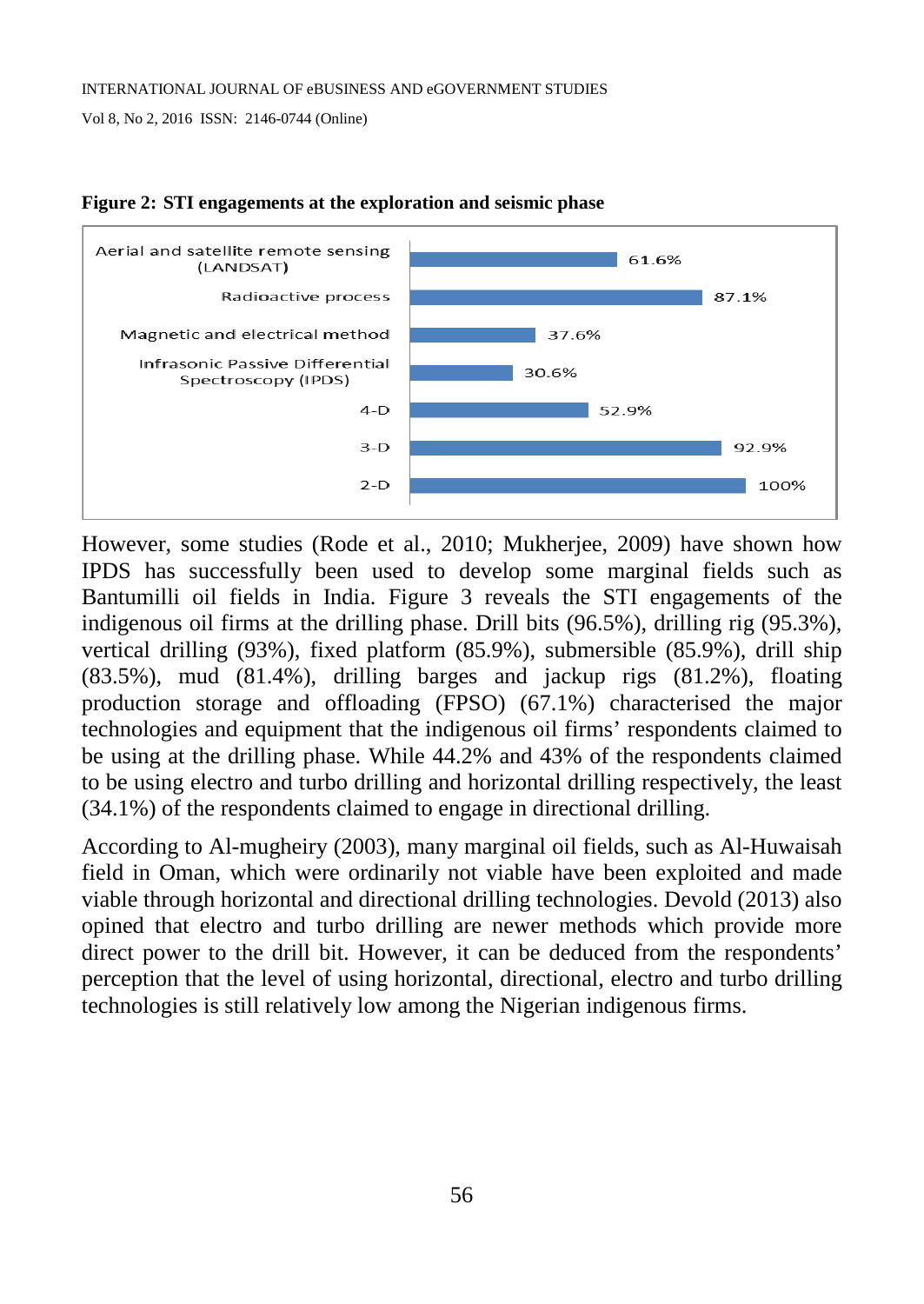#### INTERNATIONAL JOURNAL OF eBUSINESS AND eGOVERNMENT STUDIES

Vol 8, No 2, 2016 ISSN: 2146-0744 (Online)



#### **Figure-3: STI engagements at the drilling phase**

Figure 4 shows the STI engagements at the production phase of marginal oil and gas field development. The respondents perceived sucker rod pump (87.2%), blow out preventer (84.9%) and electrical submerged pump (74.1%) as the main technology equipment used by their firms. Also, 53.5% of the respondents adopted acidizing technique in the production of marginal oil field while the least (25.6%) of the respondents claimed to use hydraulic fracturing technology. It could be deduced that hydraulic fracturing technology is rare among the indigenous oil and gas firms in Nigeria and this was supported by the information gotten from interview with few engineers in these firms.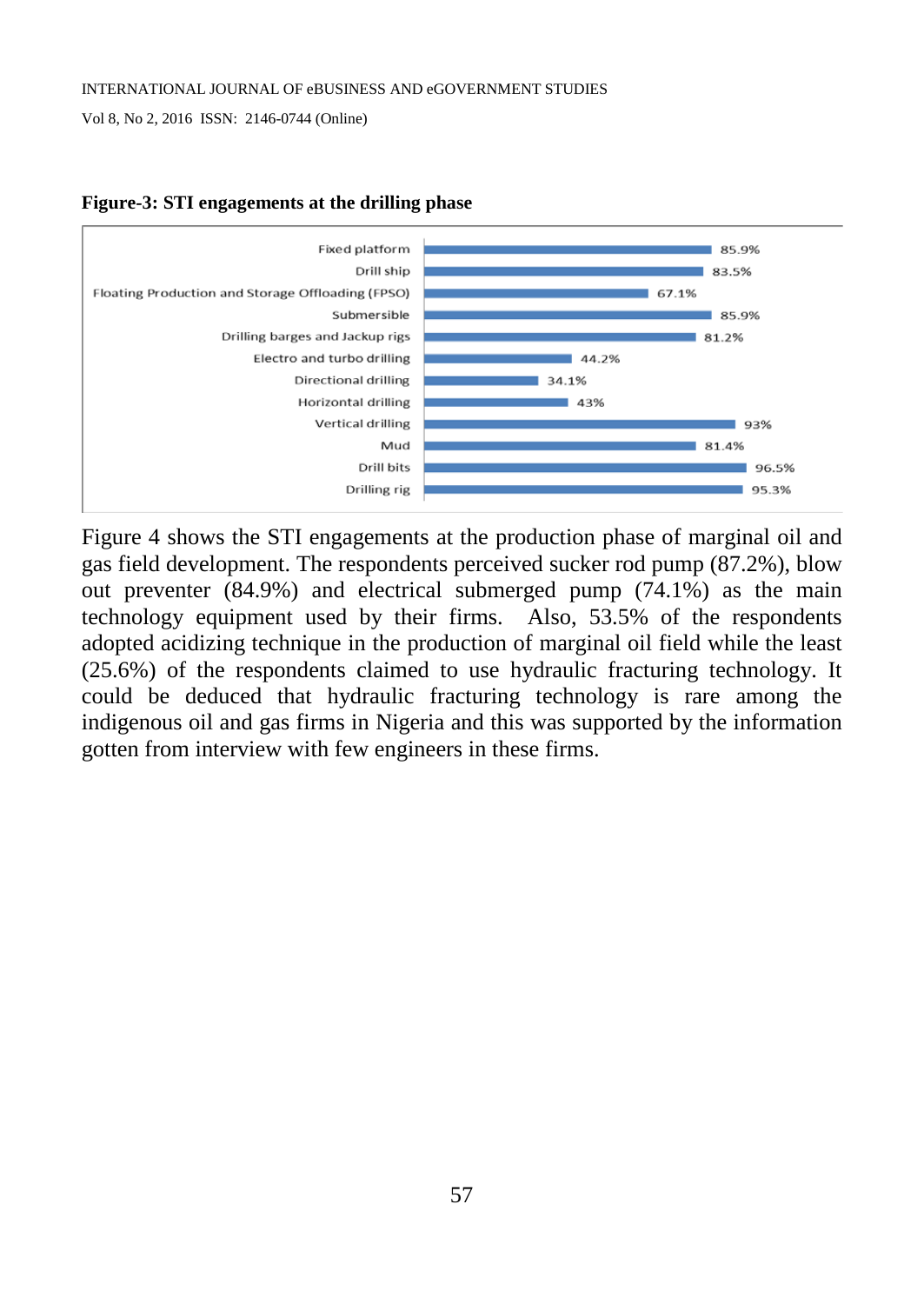

**Figure-4: STI engagements at the production phase of the Nigerian oil and gas firms**

At the recovery phase, primary recovery through natural means (98.8%) and primary recovery through artificial lift (95.3%) dominated the recovery technologies adopted by the indigenous oil and gas firms in Nigeria as shown in Figure 5. The application of secondary recovery technologies using water flooding (62.8%) and gas reinjection (55.8%) were moderately utilized. Only 12.8%, 8.1%, 12.8% and 5.8% of respondents perceived that tertiary recovery (Enhanced Oil Recovery) technologies using thermal, miscible gas, chemical and microbial organism respectively were adopted.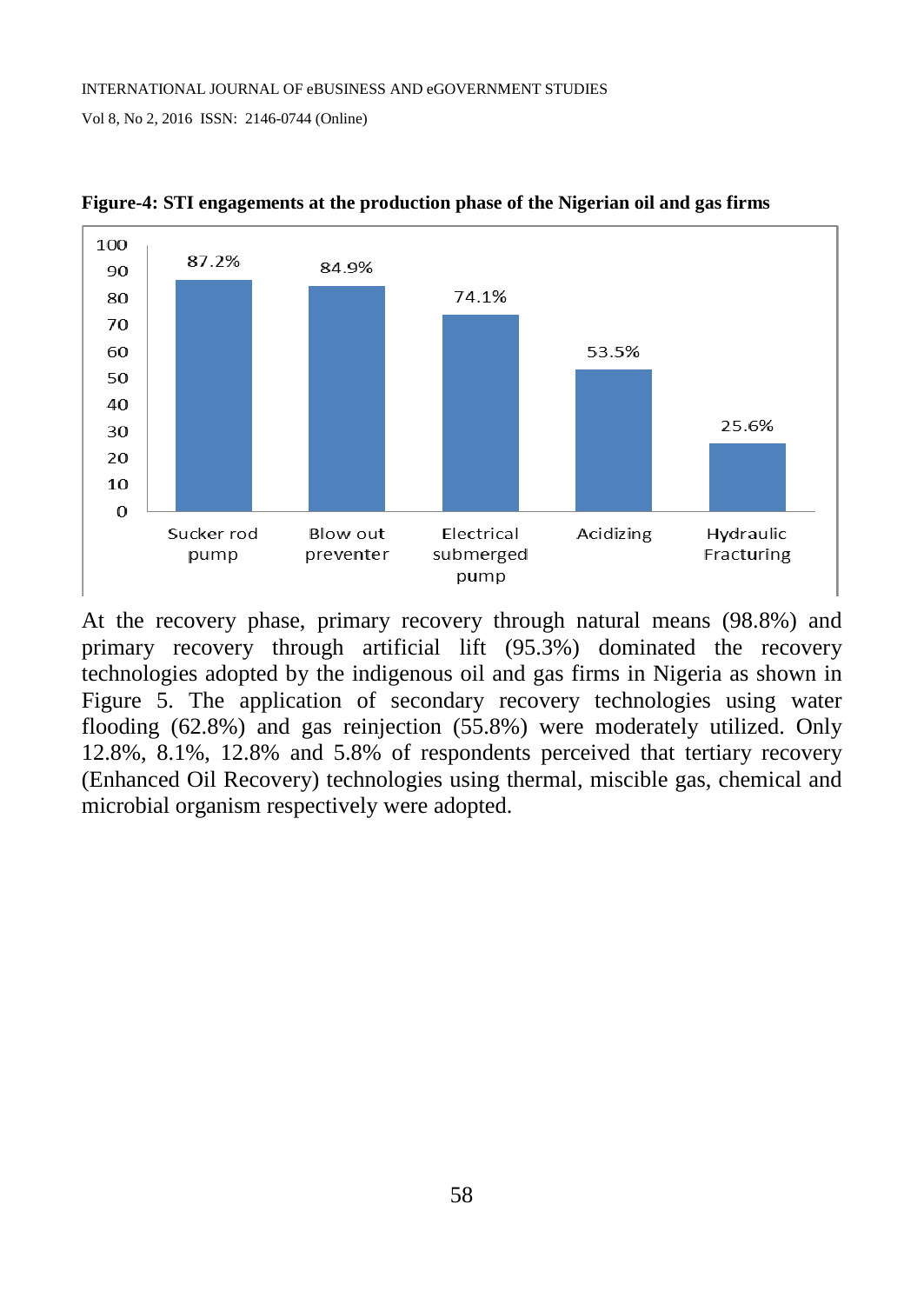

**Figure-5: STI engagements at the recovery phase**

Thus, while the secondary recovery technologies were perceived to be moderately used by this category of respondents, tertiary recovery technologies were rarely used among the Nigerian indigenous marginal field operators. However, both the secondary and tertiary recovery technologies had been adopted to develop marginal oil and gas field in various countries across the world (Speight, 2009; Tunio *et.al*, 2011). The follow up interview with some oil experts revealed that some of the fields in Nigeria can still be explored without using tertiary recovery technologies.

#### **6. CONCLUSION**

Many marginal oil and gas fields which had been considered unproductive are being exploited by the oil firms through the deployment of appropriate STI strategies across the globe. The efforts of Nigerian government to enhance the contribution of marginal fields to the nation's crude oil production, encourage indigenous players in the production of crude oil, increase government revenue and GDP necessitated this study. This paper shows several technological innovations which have been used by oil firms in different countries at various phases of marginal oil field development. While infrasonic passive differential spectroscopy (IPDS) method has been used to detect hydrocarbons of the Bantumilli field in India at the exploration phase, horizontal drilling with multistage fracturing technology has been used to drill shale gas reservoir in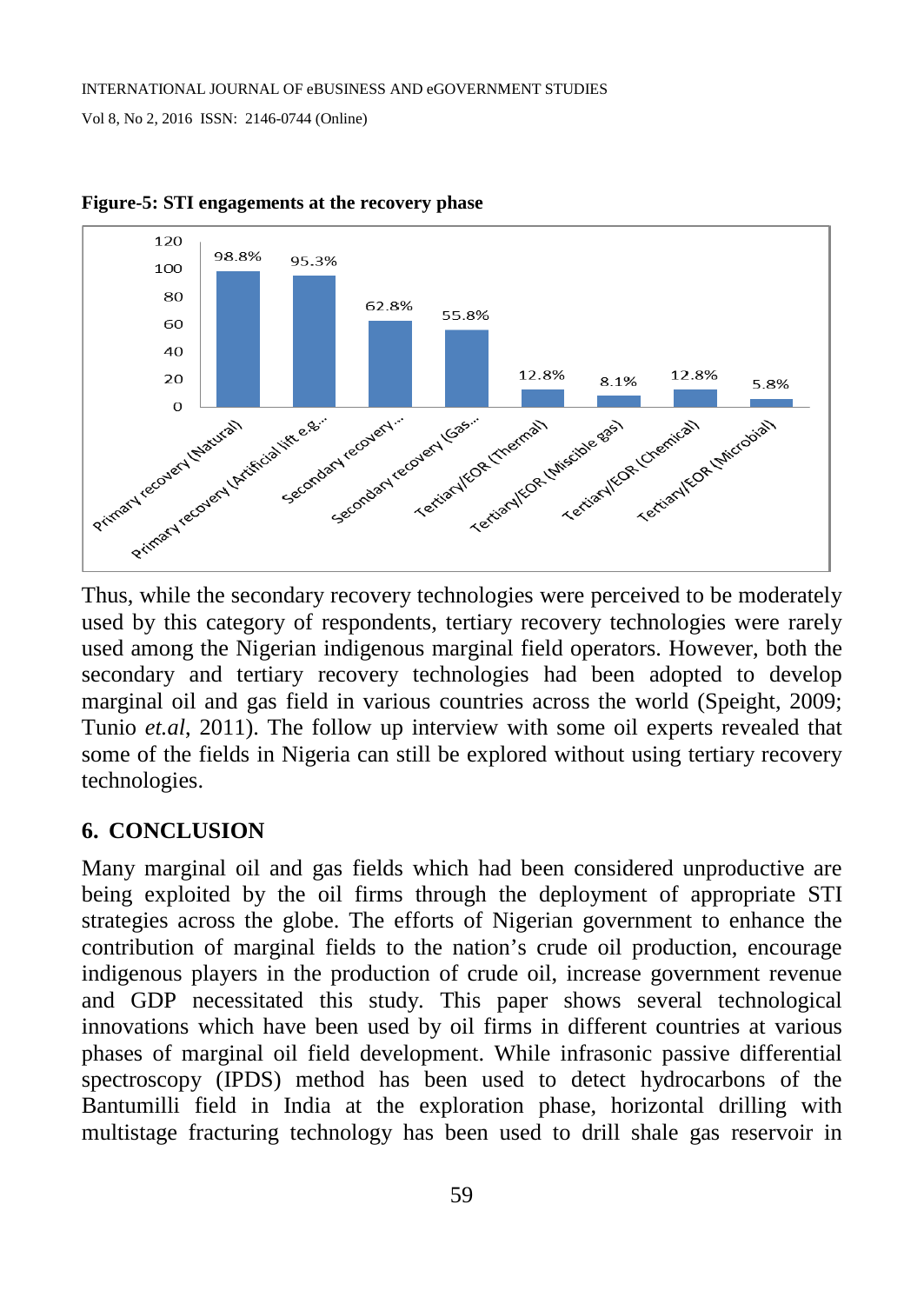British Columbia and many oil and gas fields in the Gulf of Mexico in USA and many other countries at the drilling phase. Also EOR techniques have been used on some marginal fields like Numbi field in Angola, Alhuwaisah and Marmul fields in Oman at the recovery phase. Though the survey shows that Nigerian indigenous firms have also engaged in some STI strategies to develop marginal fields but they are still behind as regards the deployment of some advanced technologies and equipment. Magnetic and electrical method and IPDS method at the exploration phase as well as directional/horizontal drilling and electro/turbo drilling at the drilling phase are still not common in usage among the Nigerian indigenous oil firms. In addition to this, acidizing and hydraulic fracturing at the production phase as well as all the methods at the tertiary/ enhanced recovery phase are rarely used to exploit marginal fields by the Nigerian indigenous oil firms.

The results of this study have managerial implications for the executives of the indigenous oil and gas firms operating marginal fields in Nigeria. The results show that different STI strategies that have been used to develop marginal fields in other part of the world are still not fully harnessed by the oil firms in Nigeria. The indigenous firms can facilitate training of their scientists and engineers on some of these technologies such as directional drilling, miscible gas recovery and IPDS at various phases of marginal field development in order to enhance production from these fields. These indigenous firms could also collaborate with local and international universities to broaden their knowledge base as they jointly conduct some researches together. This will also enable them to get access to new form of science, technology and innovation that could assist their innovative performance. Technological collaborations with other international firms as well as investment in research and development should be fostered by the indigenous oil firms.

#### **REFERENCES**

Adetoba, L. (2012), "The Nigerian Marginal Field Initiative: Recent Developments", *A SPE 163040 paper,* presented at Nigerian Annual International Conference and Exhibition held in Abuja, 6-8 August

Ahmed, T. (2006), "Reservoir Engineering Hand Book: Principles of Water Flooding", Third edition, chapter 14. Gulf Professional Publishing: Oxford, UK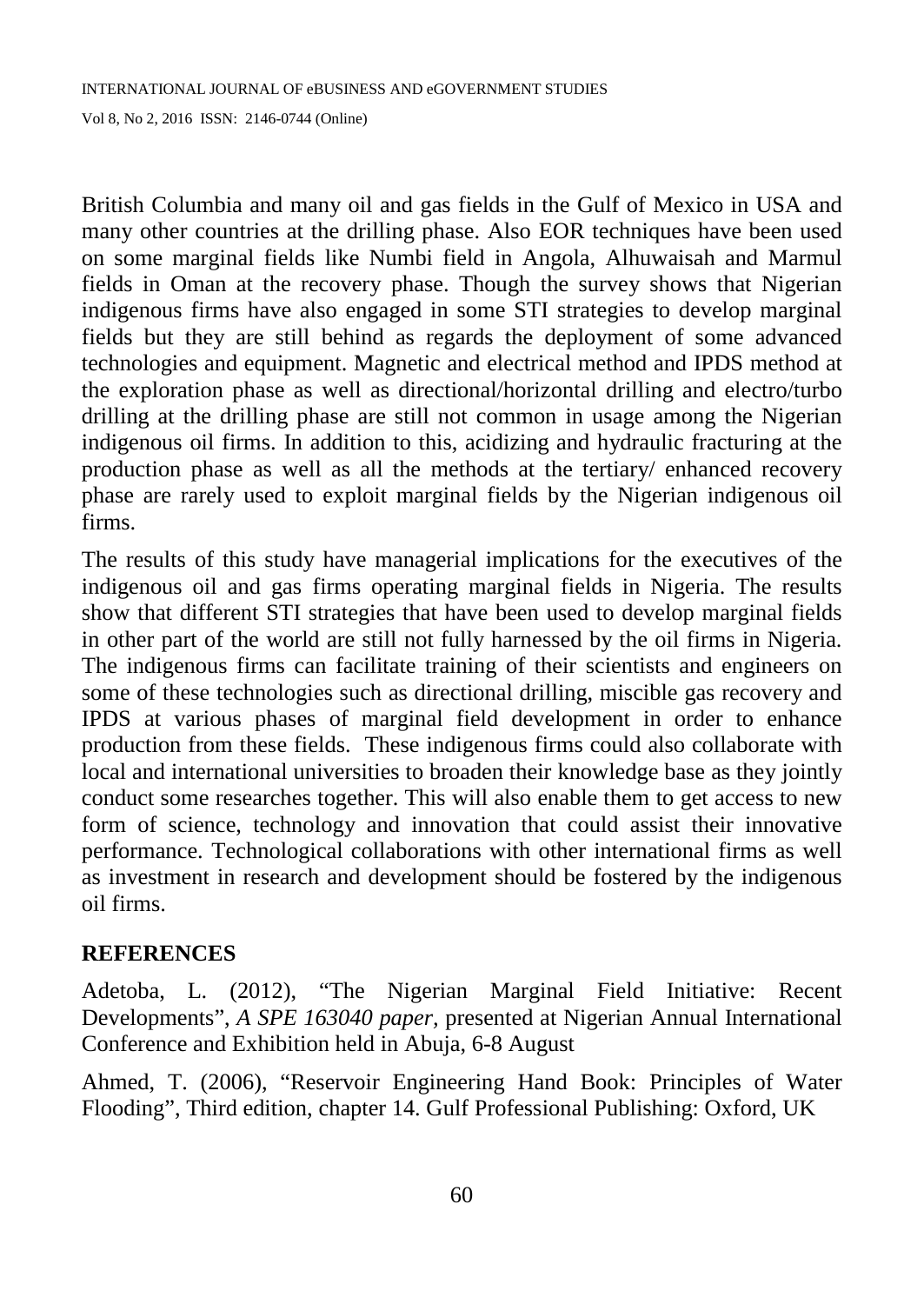Akinwale, Y., Dada, A., Oluwadare, A., Jesuleye, O., and Siyanbola, W. (2012), "Understanding the Nexus of R&D, Innovation and Economic Growth in Nigeria", *International Business Research*, Vol. 5, No. 11, pp. 187-197

Al-Fawwaz, A., Hassani, S., and Nwabor, D. (2006) "Management of Geologic Risk, Uncertainty Defines Accurate Horizontal Well Placement", *World Oil*, Vol. 227, No. 1, pp. 10.

Al-Mugheiry, M., Mueller, G., Braas, M., Materna, T., Davies, H., Hsu, C., and Keating, J. (2003), "Al-Huwaisah Reservoir: The Long Journey to Improved Oil Recovery", *A paper SPE81461 presented at SPE 13th Middle East Oil Show and Conference*, Bahrain, 5–8 April.

Central Bank of Nigeria Statistical Bulletin. (2016), Available from: http://www.cenbank.org/documents/Statbulletin.asp. [Last accessed on 2016 Jul 20].

Chitwood, J., Wanvik, L., Chin, D., and Sheets, B. (2004), "Techno-Economic Evaluations of Deepwater Marginal Field Developments", OTC Paper No. 16722, May 2004. Houston, Texas, USA.

Devold, H. (2013), "Oil and Gas Production Handbook: An introduction to oil and gas production, transport, refining and petrochemical industry", ABB Oil and Gas Edition, Oslo, Norway.

Economides, M., Hill, D., and Ehlig-Economides, C. (1994), "Petroleum Production Systems", Prentice Hall Inc.: New Jersey, USA.

Hanrahan, S., and Chitwood, J. (2005), "Technologies Needed to Meet Deepwater Business Needs", *Offshore Magazine*. Available at: http:/[/www.deepstar.org/public/Offshore\\_Magazine\\_Jan\\_2005.pdf.](http://www.deepstar.org/public/Offshore_Magazine_Jan_2005.pdf) (Accessed on 05/06/2015).

Kaiser, M.  $(2010)$ , "Marginal production in the Gulf of Mexico – I: historical statistics and model framework", *Applied Energy*, Vol. 87, No. 12, pp.2535–2550.

Kraus, R. (2011), "Exploration, Drilling and Production of Oil and Natural Gas", Available at: [http://www.ilo.org/oshenc/part-xi/oil-exploration-and](http://www.ilo.org/oshenc/part-xi/oil-exploration-and-distribution/item/611-exploration-drilling-and-production-of-oil-and-natural-gas)[distribution/item/611-exploration-drilling-and-production-of-oil-and-natural-gas.](http://www.ilo.org/oshenc/part-xi/oil-exploration-and-distribution/item/611-exploration-drilling-and-production-of-oil-and-natural-gas) [Accessed on 03/05/2015].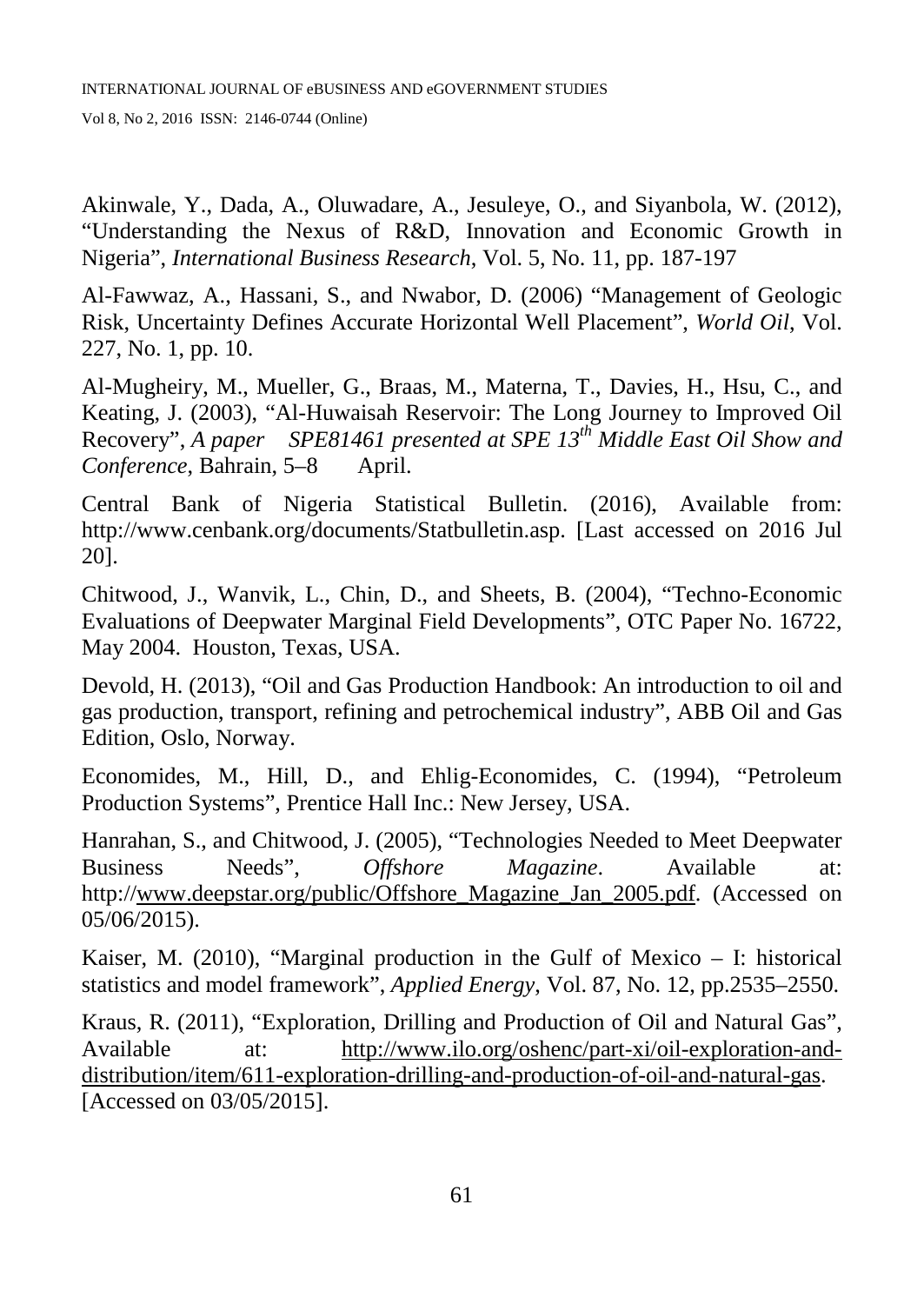Modavi, A., Al Muflehi, A., Tarmoom, I., Al-Khatheeri, B., and Noman, A. (2011), "Offshore-Field Development Plan Changed from Steel Structures to Artificial Islands" *Offshore Technology Conference,* held on May 2-5, Houston, USA.

Myers, M. (2009), "Qualitative Research in Business and Management", Sage: Los Angeles.

NEED Project Report (2011), "Fossil Fuels to Product", Available at: [http://education.ky.gov/cte/documents/fossilfuelstoproducts.pdf.](http://education.ky.gov/cte/documents/fossilfuelstoproducts.pdf) (Accessed on 3/05/2015).

Organisation for Economic Co-operation and Development (2005), *Oslo Manual*, OECD, Paris.

Offia, U. (2011), "Development and management of marginal oil field in the Niger Delta Basin: opportunities and challenges", *Petroleum Technology Development Journal: An International Journal*, Vol. 1, No. 1, pp.1–10.

Rajan, S. (2011), "Future Technologies of the Oil field", *The Way Ahead Forum*, Vol. 7, No. 3, pp. 1-4

Rode, E., Das, S., Ravindran, S., Mukerjee, M., Nandy, S., Bordoloi, A., and Pydiraju, J. (2010), "Rapid Petroleum Potential Assessment of Bantumilli Marginal Oil Field using Infrasonic Passive Differential Spectroscopy (IPDS)", *First Break*, Vol. 28, No. 2, pp 81-87.

Schaaf, R., and King, G. (1997), "Numbi Field: Adapting a Reservoir Management Strategy to Changing Reservoir Conditions", *A SPE paper 38925* presented at SPE Annual Technical Conference and Exhibition on 5-8 October at San Antonio, Texas, USA.

Shell Global Solutions International B.V. (2012), "Enhanced Oil Recovery", Available at: [http://www.shell.com/global/future-energy/going](http://www.shell.com/global/future-energy/going-underground/eor.html)[underground/eor.html.](http://www.shell.com/global/future-energy/going-underground/eor.html) (Accessed on 09/06/2015)

Siyanbola, W. (2014), "Enterprise-based economy for Sustainable Development", A distinguished annual lecture delivered at National Institute for Policy and Strategic Studies (NIPSS), Nigeria

Speight, J. (2009), "Enhanced recovery methods for heavy oil and tar sands", Gulf Publishing Company: Houston, Texas, USA.